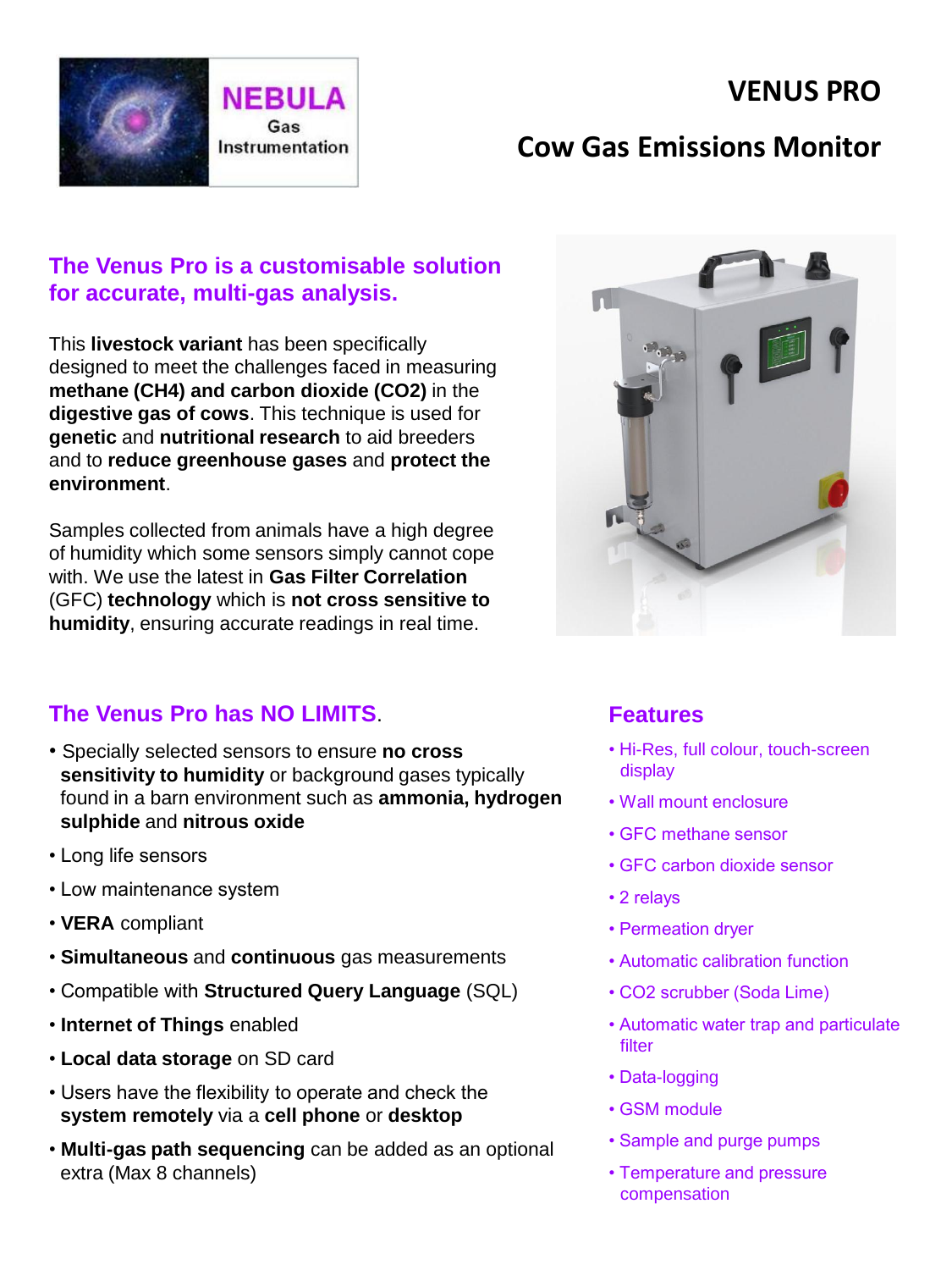

**NEBULA** Gas Instrumentation



# **Sensor Module Solutions**

| <b>Feature</b>               | <b>Methane</b>                                      | <b>Carbon Dioxide</b>                               |
|------------------------------|-----------------------------------------------------|-----------------------------------------------------|
| <b>Technology Type</b>       | <b>GFC</b>                                          | <b>GFC</b>                                          |
| Sensor Range                 | 0-2000ppm                                           | 0-12000ppm                                          |
| <b>Operating Temperature</b> | $5-40^{\circ}$ C<br>41-104 $^{\circ}$ F             | $5-40^{\circ}$ C<br>$41 - 104$ <sup>°</sup> F       |
| <b>Ambient Humidity</b>      | Up to 95% RH<br>at $20^{\circ}$ C / 68 $^{\circ}$ F | Up to 95% RH<br>at $20^{\circ}$ C / 68 $^{\circ}$ F |
| Warm-Up Time                 | 30 minutes                                          | 30 minutes                                          |
| <b>Resolution</b>            | 1ppm                                                | 10ppm                                               |
| Repeatability                | $± 0.2\%$ of Scale                                  | $± 0.2\%$ of Scale                                  |
| <b>Drift</b>                 | $,2.5\%$ of Scale<br>over 3 months                  | ,2.5% of Scale<br>over 3 months                     |
| <b>Response Time</b>         | $<$ 20 seconds                                      | < 20 seconds                                        |

## **Why Nebula?**

...because we specialise in gas sensing and analysis in all environments and supply and support the best of the best.

## **Want another gas?**

Just give us a call or email us with a list of your requirements